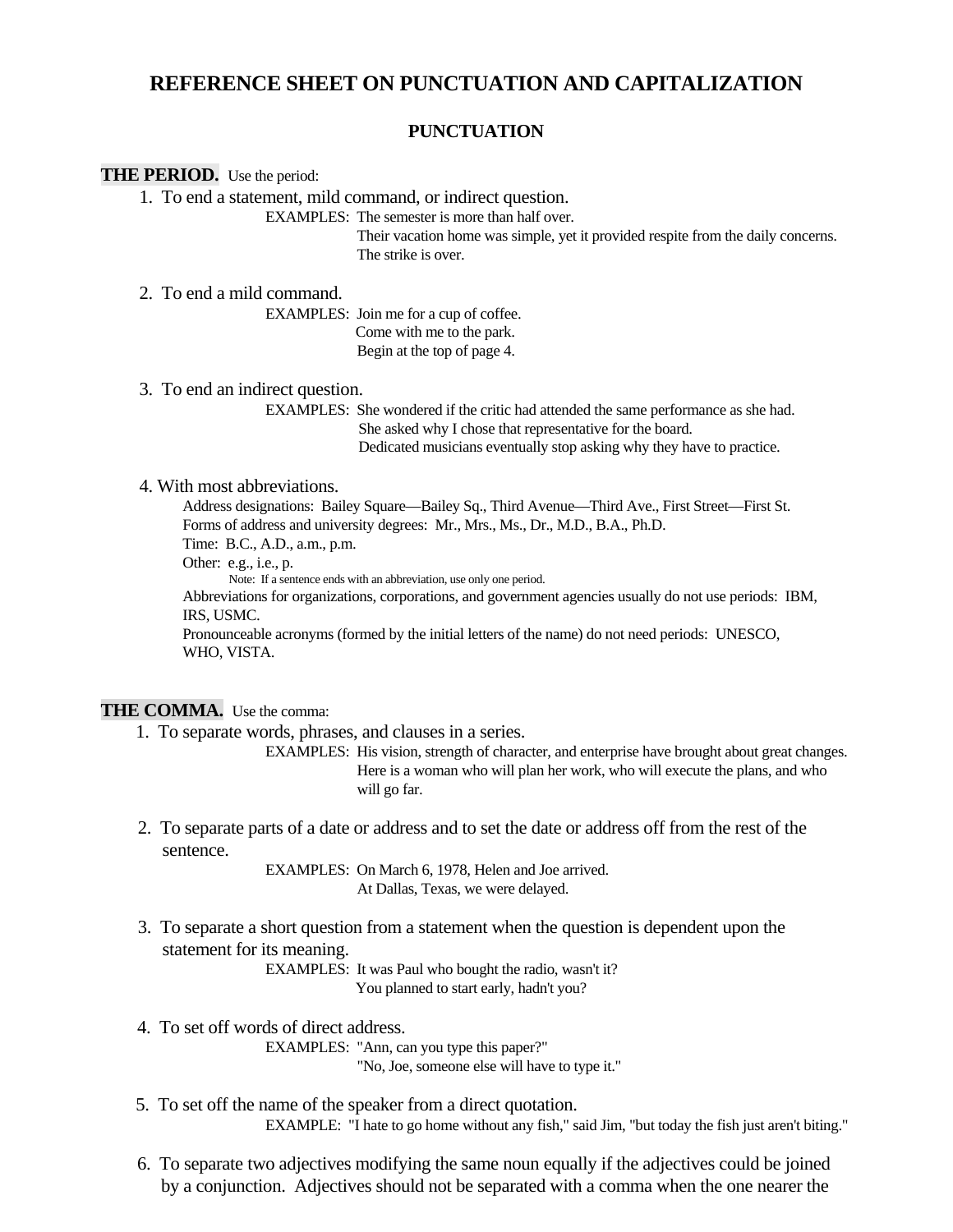noun is more closely related to the noun. EXAMPLE: A tall, thin figure appeared in the doorway. (The figure was tall and thin.)

7. To set off introductory verbal phrases modifying the subject of the sentence.

EXAMPLES: Driving carefully over the slippery pavement, we finally reached our house. (participle)

> After unpacking the car, we took it to the garage. (prepositional phrase) To advance in the profession, one must work hard. (infinitive)

8. To separate the main clauses in a compound sentence. EXAMPLE: We finished our homework, and we listened to records for the rest of the evening.

- 9. To set off an adverb clause at the first of a sentence. EXAMPLE: When I finished the assignment, I walked to the front of the room and turned it in. Note: Adverb clauses appearing at the end of the sentence do not need commas.
- 10. To set off introductory prepositional phrases if they are lengthy, if several phrases are used together, or if the comma is needed for clarity. A single prepositional phrase at the beginning of a sentence does not usually require a comma.

EXAMPLES: At the beginning of the year 1950, they set off for their trip. In 1950 they set off for their trip.

11. To set off parenthetical expressions.

EXAMPLES: He has, we understand, been very successful.

You are, however, very fortunate to obtain the position. He is, to tell the truth, unable to meet the obligation.

- 12. To set off adjectives that follow the noun they modify. EXAMPLE: The child, carefree and happy, wandered into the forest.
- 13. To set off contrasting expressions from the rest of the sentence. EXAMPLE: It was John's attitude, not inefficiency, that lost him the job.
- 14. To set off an appositive from the rest of the sentence. EXAMPLE: George Powers, a former football star, gave a talk.
- 15. To set off nonrestrictive adjective clauses from the rest of the sentence. EXAMPLE: The boy, who is my friend, will come to visit us.

### **THE SEMICOLON.** A semicolon is used:

1. Before such words and expressions (conjunctive adverbs—adverbs that join) as **however**, **then**, **thus**, **so**, **hence**, **in fact**, **in truth**, **that is**, **therefore**, etc., that join related independent clauses.

> EXAMPLE: My brother has lived many years in the West; therefore, I understand his attitude. Note: The conjunctive adverb is preceded by a semicolon and followed by a comma.

2. Between two independent clauses when the conjunction is not expressed. EXAMPLE: Alice looked at the letter for a long time; it was illegible.

### **THE COLON.** A colon is used:

1. To introduce lists. The words **these**, **as follows**, and **the following** are frequently used to introduce a list.

EXAMPLE: You are asked to bring the following: sandwiches, pickles, cake, and lemonade.

2. To follow the salutation in a business letter.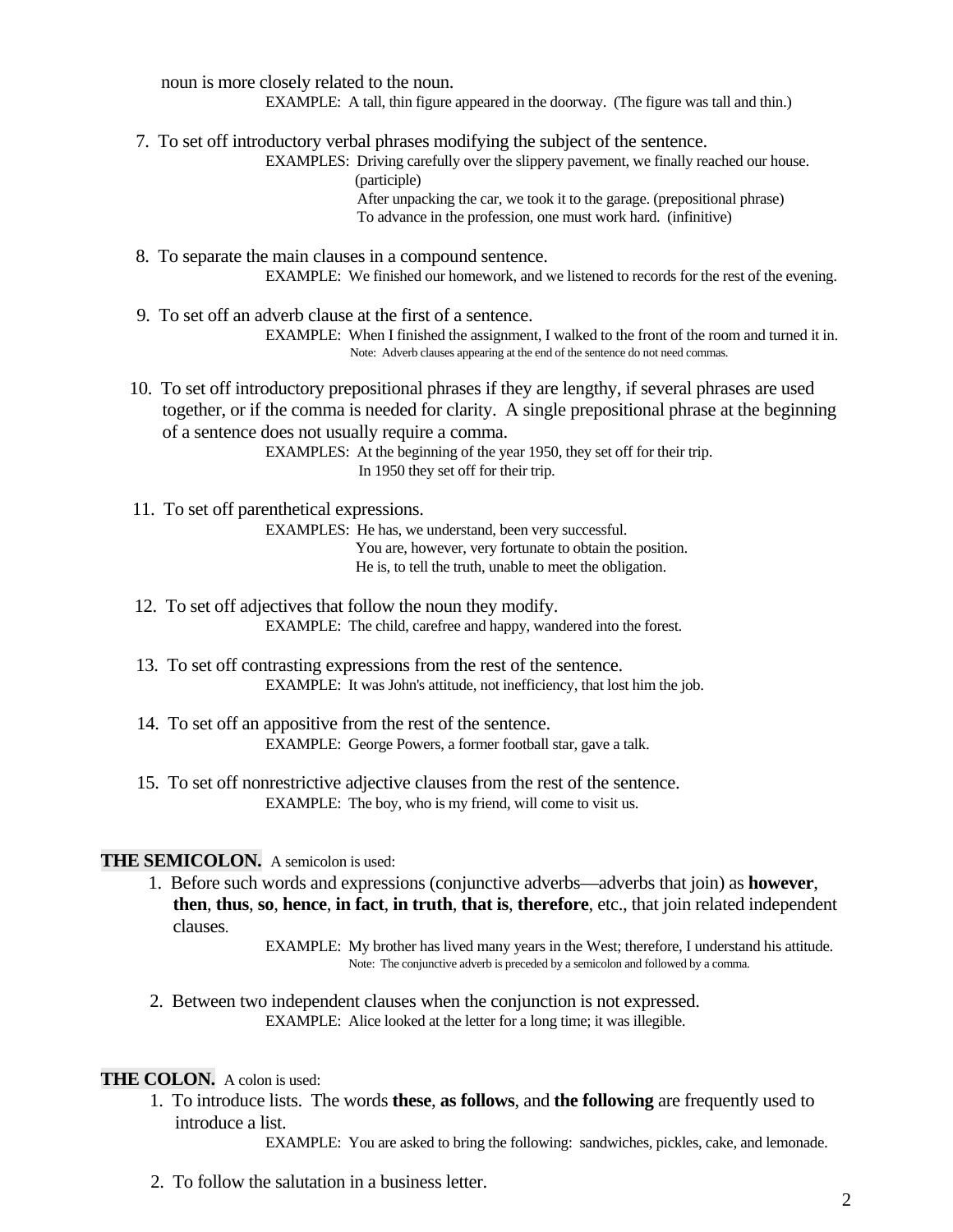EXAMPLE: Dear Mr. Andrews:

3. To introduce a quotation with a complete sentence.

EXAMPLES: He quoted this proverb: "The rain falls on the just and the unjust."

This was her favorite quotation: "Truth, crushed to earth, shall rise again..."

### **THE DASH.** A dash may be used:

1. To set off a series of appositives.

EXAMPLE: A number of the flowers—daisies, larkspurs, lilies, and roses—were in bloom on Memorial Day.

- 2. Before a summary of preceding details in a sentence. EXAMPLE: June, July, August—These are the usual vacation months.
- 3. To show an unexpected or abrupt change in thought or structure of a sentence. EXAMPLE: Grace inherited a fortune—at least that is what we heard—from her uncle in California.

4. To make an appositive more emphatic. EXAMPLE: There was only one possible means of entrance—the window in the coal bin.

## **ITALICS.** Italics are used:

1. To indicate complete publications, such as titles of books, magazines, plays, newspapers, movies, ships, planes, trains, etc.

> EXAMPLES: We saw *Gone With the Wind* yesterday. The *Queen Mary* just docked.

- 2. To designate words when spoken of as words. EXAMPLE: The word *iron* has an unusual history.
- 3. To emphasize a word or phrase. (Use sparingly.) EXAMPLE: I'm betting she's going to *be* somebody.

#### **QUOTATION MARKS.** Ouotation marks are used:

- 1. To enclose a direct quotation. EXAMPLE: "You can't do that," he shouted.
- 2. To set off titles of stories, articles, chapters, poems, essays, works of art, and radio and television programs.

EXAMPLES: We read "To Build a Fire" in English class. Did you watch "All in the Family" last night?

3. To draw special attention to or set off a word or expression. EXAMPLE: She described him as being "cute."

### **THE HYPHEN.** A hyphen is used:

- 1. In writing fractions and in all numbers from 21 to 99. EXAMPLES: two-thirds, forty-five
	- 2. To separate the parts of a compound word. EXAMPLE: self-control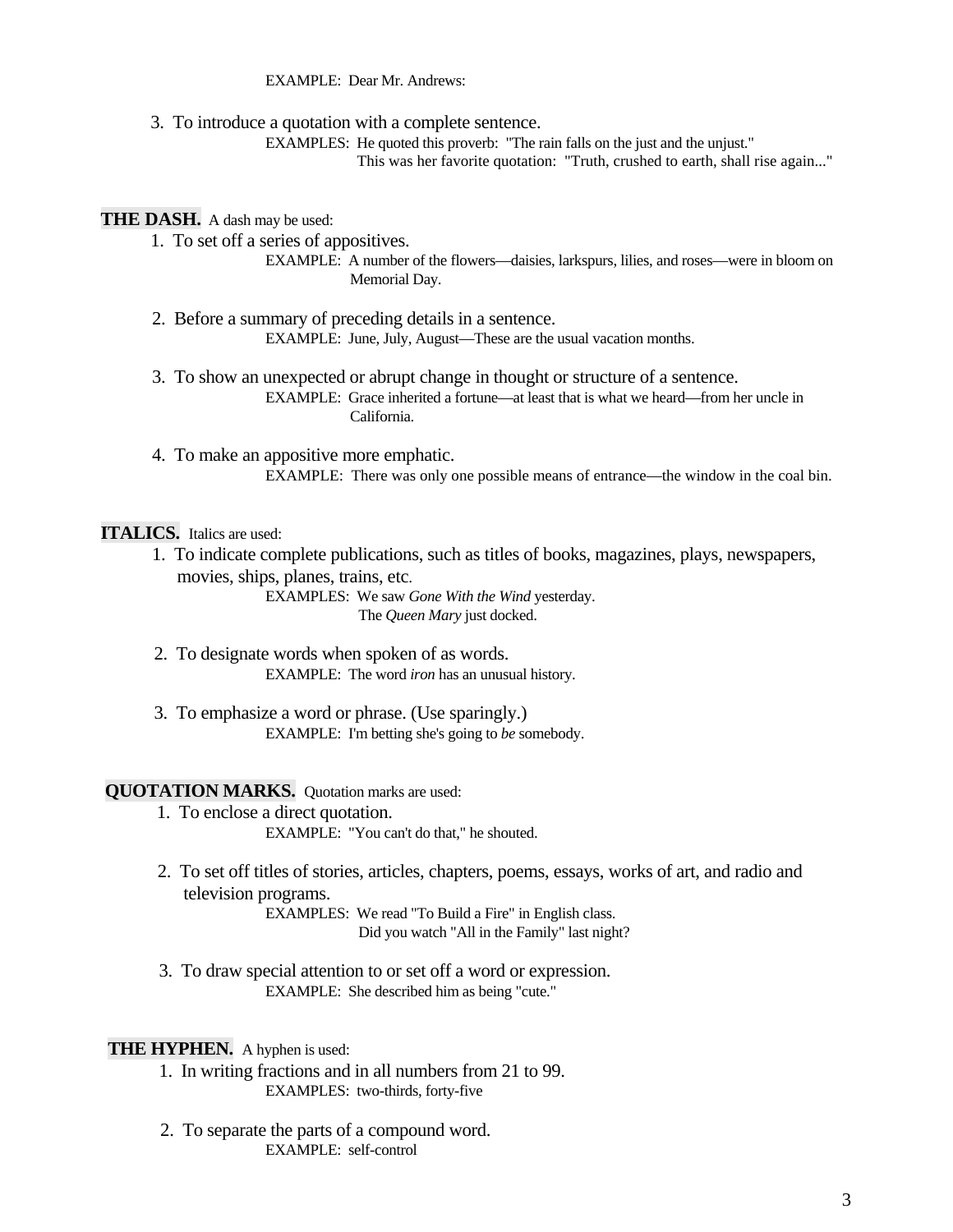- 3. Between the words of a group of words taking the place of a single adjective before a noun. EXAMPLES: The student consulted an up-to-date dictionary. It was a well-documented report.
- 4. Between a prefix and a proper noun or adjective. EXAMPLE: She is neither un-American nor pro-German.
- 5. With the prefixes **all-**, **self-**, **ex-** when they mean "former" and sometimes between a prefix ending in a vowel and a root beginning with the same vowel.

EXAMPLES: God is all-knowing and all-powerful.

They liked the candidate's self-possession. The ex-champ was dining with her ex-husband. He entered the contest as the anti-intellectual candidate.

PARENTHESES. Parentheses are used to enclose a side remark or a parenthetical expression. Sometimes this is an appositive.

EXAMPLES: Beside this stream (we were camping here at the time) we unearthed an Indian skeleton. Note: No capital letter is needed. Unless "?" or "!" is needed, do not use end punctuation. My typewriter (a Remington portable) has been restored.

**THE APOSTROPHE.** An apostrophe is used:

- 1. To indicate possession.
	- a. If the noun is singular, add an apostrophe and **s**. EXAMPLE: boy—boy's
		- b. If the noun is plural ending in **s**, add an apostrophe only. EXAMPLE: boys—boys'
		- c. If the noun is plural, but does not end in **s**, add an apostrophe and an **s**. EXAMPLE: women—women's
- 2. To represent omitted letters in contractions and omitted numbers in year designations but not to indicate plural dates or eras.

EXAMPLES: I will—I'll, should have—should've, you are—you're, did not—didn't, could not couldn't

FY '04 (2004), Spring '97 (1997)

Note: Be sure the omitted letters are clearly understood from the context of what is written. '60s, 1970s

3. To form plurals of numbers and single letters. EXAMPLES: She has four A's on her report card. There were four 3's on the board.

#### **CAPITALIZATION**

# **CAPITALS.** Use capitals with

- 1. The first word of every sentence, most lines of poetry, or direct quotation. EXAMPLE: Lydia said, "**M**y lawn doesn't need mowing."
- 2. Proper nouns, proper adjectives, and titles that precede a name. EXAMPLES: **J**udge **J**ones, **U**ncle **J**ames, **C**hinese food
- 3. All sacred names, such as the *Bible*, and all of its parts, the names of all religious sects, and the names of churches.

EXAMPLES: We found the quotation in the *Old Testament* in the book of "*Job"*: "Follow the **C**hrist, the **K**ing..."

"I mark'd **<sup>H</sup>**im in the flowering of **<sup>H</sup>**is fields." 4